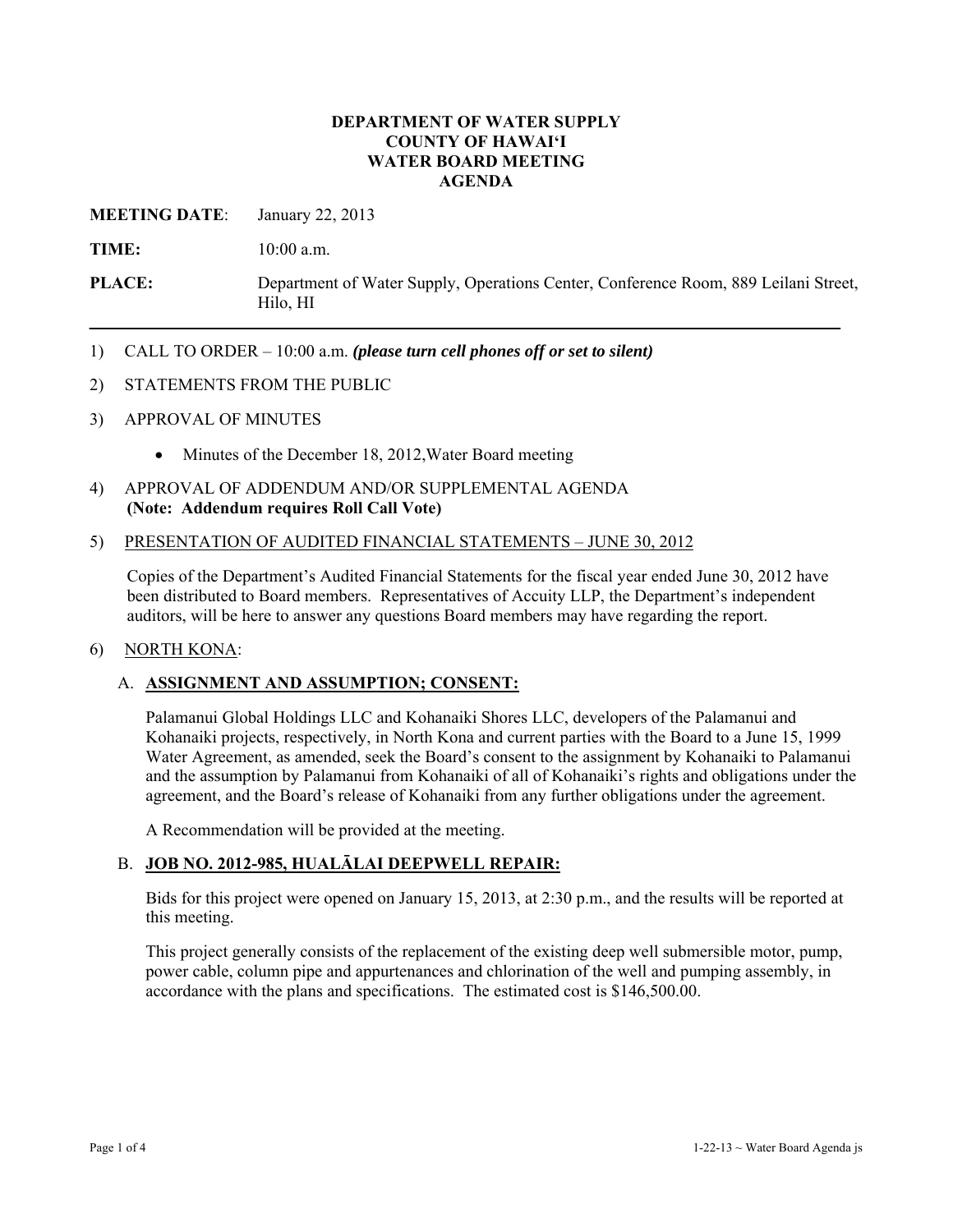## 7) MISCELLANEOUS:

## A. **DEDICATION OF WATER SYSTEMS:**

The Department has received the following documents for action by the Water Board. The water systems have been constructed in accordance with the Department's standards and are in acceptable condition for dedication.

## **1. GRANT OF EASEMENT**

 Nagata Subdivision Subdivision Application No. 10-000968 Grantor/Seller: Edwin Y. Nagata Tax Map Key: (3) 2-4-031:008 No. of Lots: 4 Zoning: FA-1A Facilities Charge: \$16,500.00 Date Paid: 6/04/2012 Final Inspection Date: 5/09/2012

# **2. BILL OF SALE-INCREMENT 2 OF PHASE 1 SUBDIVISION WATER SYSTEM**  The Shores at Kohanaiki Subdivision Subdivision No. 06-000327 Sellers: Kohanaiki Shores, LLC Tax Map Key: (3) 7-3-063:001-006, 008 and 014; 7-3-065:018-040, 042-055, 059-068; 7-3-068:001-004 (Formerly 7-3-009:003) No. of Lots: 25 Zoning: V-1.25a, DV-10, RM-3, RS-10, ML-10, and Open Final Inspection Date: TBA Water System Cost: \$1,215,000.00

RECOMMENDATION: It is recommended that the Water Board accept these documents subject to the approval of the Corporation Counsel, and that either the Chairperson or the Vice-Chairperson be authorized to sign the documents.

# B. **ĀHUALOA DAIRY, INC. \$12,402.19 WRITE-OFF FOR ACCOUNT #630-59500-10, (TMK 4-6-009-011):**

Āhualoa Dairy, Inc. was involuntarily dissolved in 2005. The account was closed, and final bill notices were mailed. Corporation Counsel has recommended write-off, as the account is uneconomical or impractical to collect.

RECOMMENDATION: The Department is requesting approval to write-off Āhualoa Dairy's \$12,402.19 balance due.

# C. **HAWAI'I WATER AGENCY RESPONSE NETWORK (HIWARN) MUTUAL AID AND ASSISTANCE AGREEMENT**:

Water utilities including Honolulu Board of Water Supply, Maui Board of Water Supply, and County of Kauai Board of Water Supply are proposing to enter a mutual aid and assistance agreement. The agreement provides that in case of an emergency which may require aid or assistance in the form of personnel, equipment and supplies, in excess of what a signatory to the agreement can provide, a signatory may ask the other signatories for assistance, although there is no obligation to assist.

The agency requesting the assistance would have a duty to reimburse any responding members expenses and would have a duty to defend and indemnify such responding members if any claim, loss, damage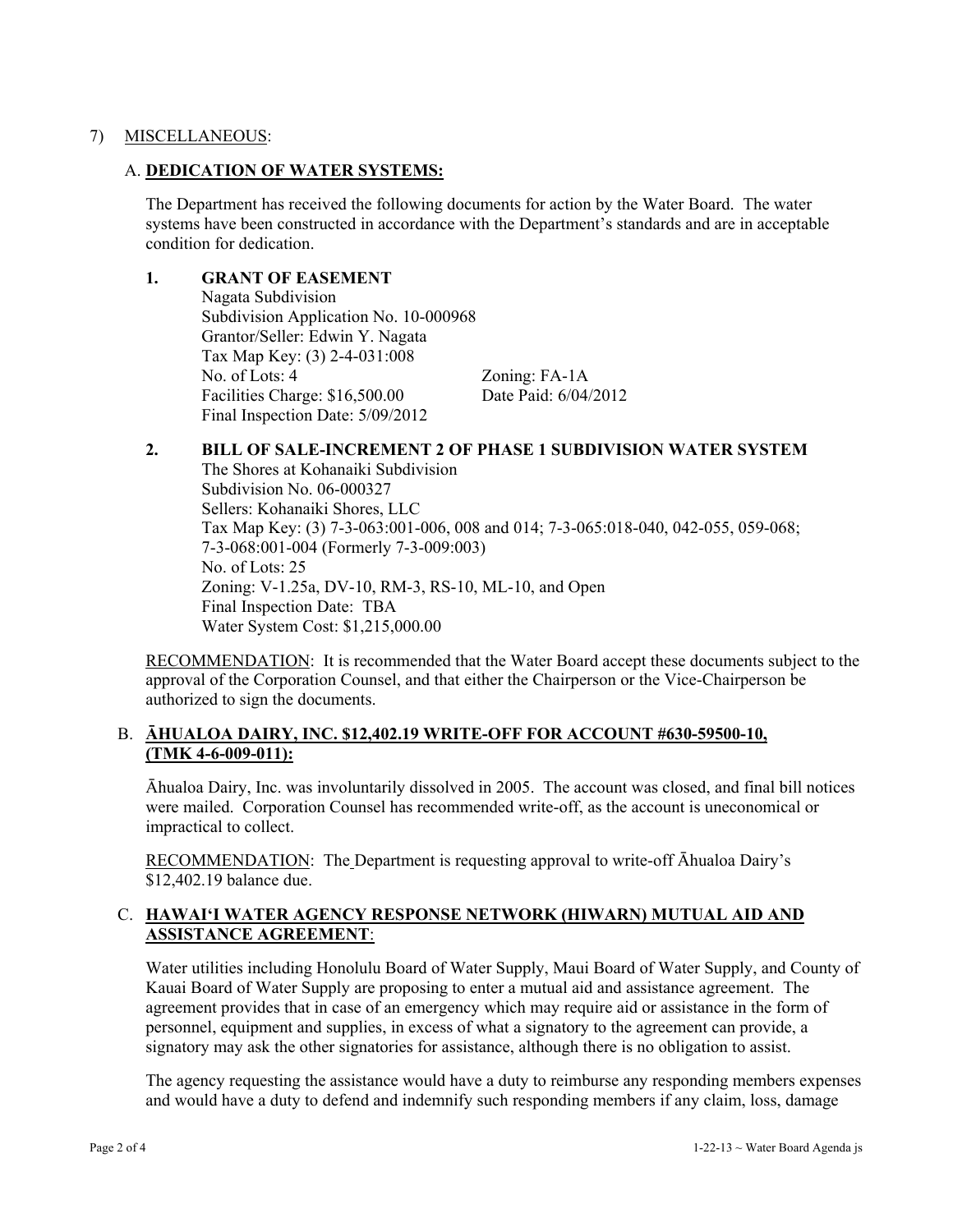injury or liability arose from the assistance provided. Such agreements are in place nationwide and are recognized by federal emergency agencies that provide assistance to local agencies.

RECOMMENDATION: It is recommended that the Water Board authorize the Manager-Chief Engineer to execute the agreement, subject to Corporation Counsel's review and approval as to form and legality.

# D. **AD HOC FINANCE COMMITTEE REPORT:**

The Water Board's Ad Hoc Finance Committee Chairperson, Mr. Art Taniguchi, has been investigating the three focus areas (DWS's policies on credit card use, cash control and vehicle take-home), which encompass the scope of the Committee's work. At this meeting, the Committee may do the following:

 Discussion of DWS's cash handling procedures and proposed changes. Discussion may include a possible switchover to Oahu's billing system.

# E. **ENERGY MANAGEMENT ANALYST UPDATE:**

The Energy Management Analyst will provide an update on significant changes or noteworthy areas relating to energy use and the Department's Green Initiatives.

# F. **MONTHLY PROGRESS REPORT**:

Submission of Progress Report of Projects by the Department. Department personnel will be available to respond to questions by the Board regarding the status/progress of any project.

# G. **REVIEW OF MONTHLY FINANCIAL STATEMENTS:**

Submission of financial statements and information relating to the financial status of the Department. Department personnel will be available to respond to questions by the Board relating to the financial status of the Department.

### H. **MANAGER-CHIEF ENGINEER'S REPORT:**

The Manager-Chief Engineer will provide an update or status on the following:

- 1) Palani Road Transmission Waterline Project
- 2) Kawailani Tank update
- 3) Pu'ukala/Kona Ocean View Properties Subdivision Improvement District Update
- 4) Public Information and Education Specialist Update
- 5) Employee of the Quarter

### I. **CHAIRPERSON'S REPORT:**

Chairperson will raise issues of interest to the Board.

### 8) ANNOUNCEMENTS:

### 1. **Next Regular Meeting:**

The next meeting of the Water Board will be held at 10:00 a.m. on February 26, 2013, at the West Hawai'i Civic Center, Bldg. G, 74-5044 Ane Keohokalole Hwy, Kailua-Kona, HI.

# 2. **Following Meeting:**

The following meeting of the Water Board will be held at 10:00 a.m. on March 19, 2013, at a venue to be determined.

### 9) ADJOURNMENT

Anyone who requires an auxiliary aid or service for effective communication or a modification of policies or procedures to participate in this Water Board Meeting should contact Janet Snyder, Secretary, at 961-8050 as soon as possible, but no later than five days before the scheduled meeting. Notice to Lobbyists: If you are a lobbyist, you must register with the Hawai'i County Clerk within five days of becoming a lobbyist. {Article 15, Section 2-91.3(b),